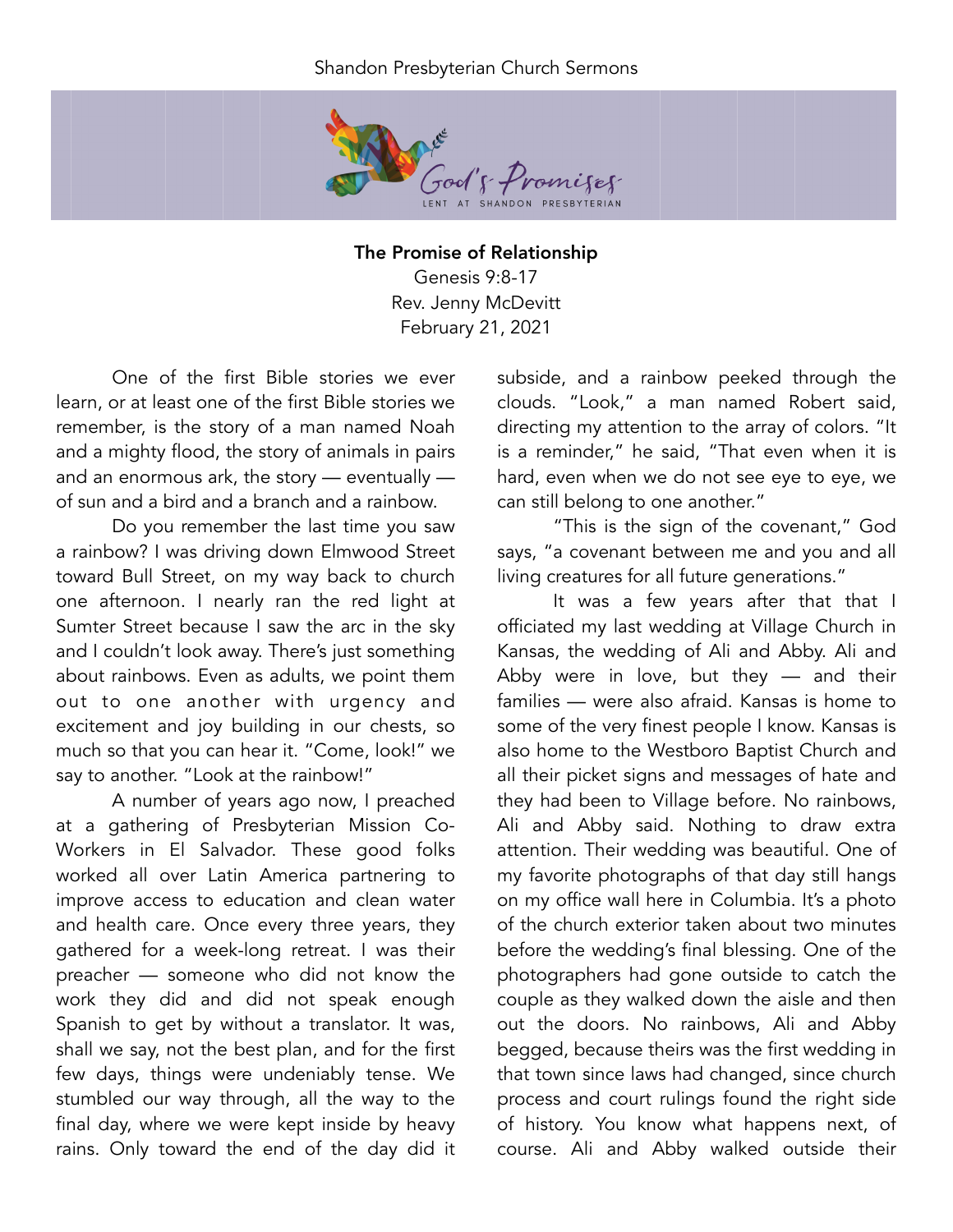church, hand in hand, newly bound together by a covenant of their own to find not one, but two enormous rainbows framing the church building filling the sky with promise. It was a sign, their families said later, a sign that we don't have to be afraid.

"I have set my bow in the clouds," God says, "and it is a sign of the covenant I have established.'

The story of a man named Noah and a mighty flood the story of animals in pairs and an enormous ark the story of sun and a bird and a branch and a rainbow … it is about many things. But the rainbow is God's promise that we don't have to be afraid. That we can be at peace. The rainbow is God's everlasting covenant with all creation. It is a gift, and it is, as one preacher puts it, "a colorful corrective for anyone who believes that all the grace in the Bible is in the New Testament. It is not. The sacred story is full of grace from the very beginning. We have had an almost reverse way of fighting it off, though, almost as if we cannot stand too much good news."[1](#page-1-0)

Because first there was Adam and Eve, who along with all of creation were deemed good and very good, free to roam about in the Garden of Eden, free to do as they pleased and eat anything they liked — anything — save for the fruit of one tree. That one small boundary would prove too much, though, and they would eat what was forbidden, and suddenly grow in knowledge — and in shame. Aware of their nakedness, fear enters scripture for the first time. We were afraid, they say, and so God, before casting them out of Eden, nevertheless responds to their fear, stitching together skins and sticks to fashion the first clothes. Grace was there from the beginning.

But then our human patterns continue. With Cain and Abel, brother turns against brother and murder enters our lexicon, and envy and jealousy and competition become the currency of the day. Wickedness begins to multiply as fast as the people, leading God to finally say in the sixth chapter of Genesis, "I will blot out from the earth the human beings I have created, for I am sorry I have made them." It is one of the lowest points of scripture, to be sure. How quickly everything falls apart. We move from "and God saw everything that he had made, and indeed, it was very good" to "I am sorry that I have made them," in less than five chapters.

But Noah, for whatever reason, Noah finds favor in the sight of the Lord, and with that favor comes instructions for an ark, basically a giant, floating barn, with turtles and toucans and hippos and bobcats and caterpillars and groundhogs and lions and tigers and bears all floating above the swirling chaos where the rest of the earth is ending.

It was awful. Barbara Brown Taylor makes the point, "We focus on Noah and his zoo because they survived, but no one and nothing else did. The cleansing was complete and the destruction was total."

<span id="page-1-1"></span>It was so horrible, in fact, even to God, maybe especially to God, that God promises never to will such a thing again, saying to Noah and his sons, "I am establishing my covenant with you and your descendants after you, and with every creature that came out of the ark, that never again. Never again shall all flesh be cut off, never again shall there be a flood to destroy the earth. Never again. And I will set my bow in the clouds and when I see it, I will remember my covenant, always and forever."

It's fascinating, really, that God says the rainbow is for his own reminder, not ours.

My friend Sarah, she has twin seven year olds. When they were just a few months old, I flew out to see her and my main job was to hold whichever of the two didn't need her at any given moment. One day as her daughter was screaming her head off as Sarah bounced

<span id="page-1-0"></span><sup>&</sup>lt;sup>[1](#page-1-1)</sup> Barbara Brown Taylor, *Gospel Medicine*.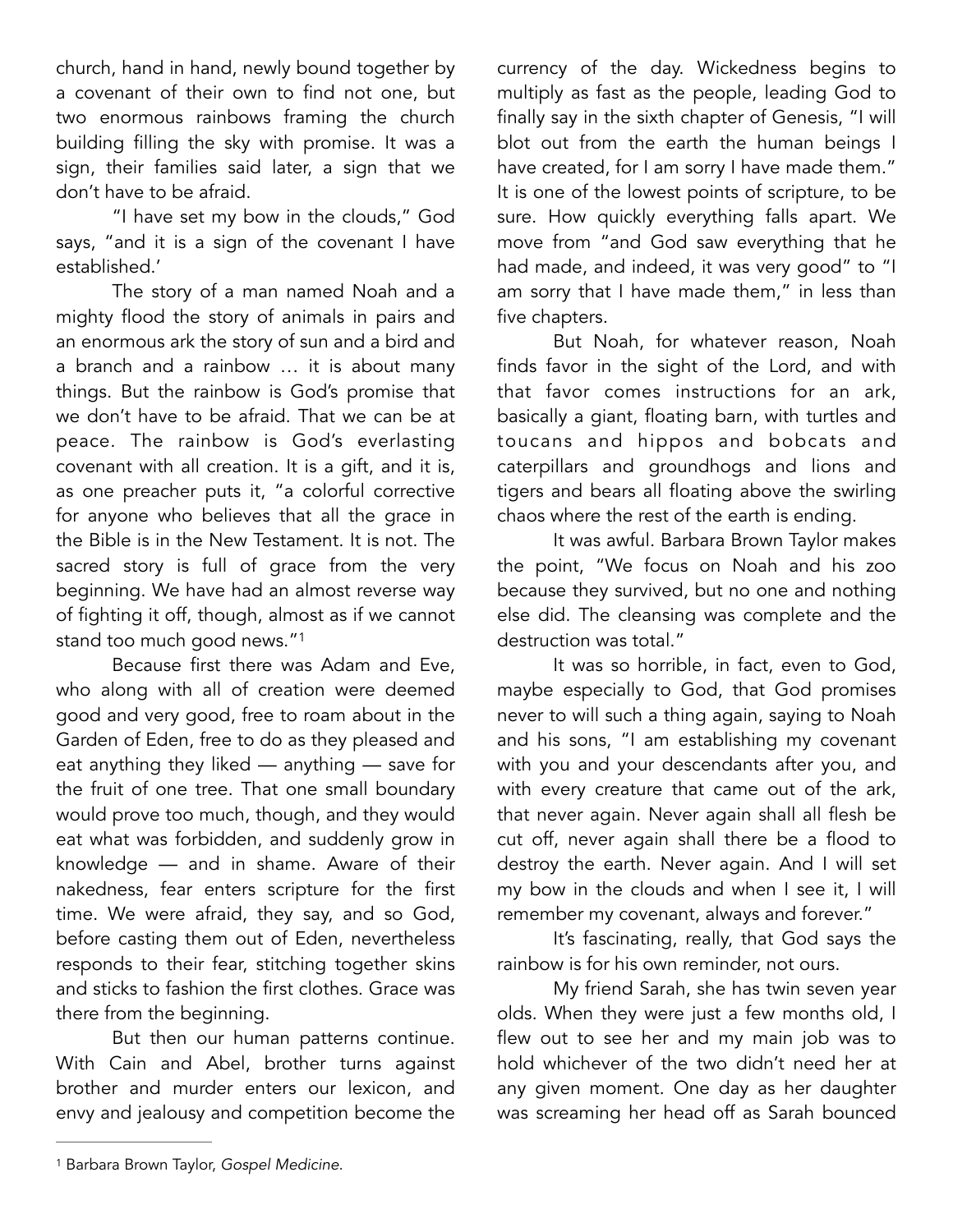her in a futile attempt at soothing, I heard Sarah whispering, "Zoe Winsett, child of the covenant. Zoe Winsett, you are a child of the covenant" and I told her how sweet I thought that was. "Remind them even before they can forget," I said, but she cut me off. "Jenny," she said, "I am not reminding Zoe she's a child of the covenant. I'm reminding myself because right now, it's pretty easy to forget."

"I will set my bow in the clouds, and when I see it, I will remember my covenant. I will remember my promise."

You know, from a theological perspective, the history of the world is really the history of God's promises to us. The promise of peace to Noah. The promise of land and a nation to Abraham and Sarah. The promise of law and instruction to Moses. The promise of a son to Mary. They all come at different times, to different people, in different circumstances, but they are all the same promise when it comes down to it. They are all the promise of a relationship, a real, ongoing relationship with God.

"I will remember my covenant," God says.

The thing is, most covenants are mutual. And most of them spell out with great specificity what is expected of each party. What each participant will and will not do. But this covenant with Noah has no conditions at all. There is not one word about what Noah will or will not do. It is only about what God will and will not do. "I will never again cut off all flesh with a flood, and I will never again destroy the earth. I will put a rainbow in the sky and when I see it, I will remember what I have promised."

God knows he will sometimes need a reminder, just like my friend Sarah sometimes needed a reminder. Because the truth is, humankind doesn't change after the flood. We are not miraculously made better. Miguel de la Torre, in his commentary on Genesis, is quick to point this out. Wickedness springs up on the earth before the flood, he says, but it isn't long

before it returns after. The waters have barely receded before Jacob steals Esau's birthright and Aaron dances around a golden calf and all the rest.

The story of the flood is not a story about a change in humankind. It is a story about a change in God, who swears off retribution and chooses relationship instead, forevermore. Never again will God repay betrayal with betrayal. Never again will God let sorrow lead him to destroy. Instead, God binds himself to creation and promises himself to it even though he knows enough and has seen enough to know it will hurt him. To know we will hurt him. In this moment, in this story, God says, "I will let myself be hurt. I will bear it, no matter the cost."

God's promise is a promise of life. A promise of death no more. That is what we remember throughout Lent. That is what this season will show us again and again and again — the depth and breadth of God's love that will never, no never, no never forsake us, never again.

We have been in the midst of a long and mighty storm. We have been trapped inside a smaller, darker world than we are used to, for way more than 40 days now. And like Noah and his zoo, we are waiting desperately for the sign that it is safe to come out again.

The story of Noah and the promise of God assures us that even if it feels like forever since the sun has shone on our faces, even if the giraffe's neck is a bit sore, even if the eagle's wings will need to stretch a bit before they can fly again, even if our singing voices will need a warm up, even if our arms will need to remember how to hug again, we are not alone in the ark, and we will not be there forever.

We are not trapped forever by this pandemic or any other storm life may have in store.

Because the flood waters always recede. The ark's hatch alway cracks open. The rainbow alway stretches across the sky. And God's